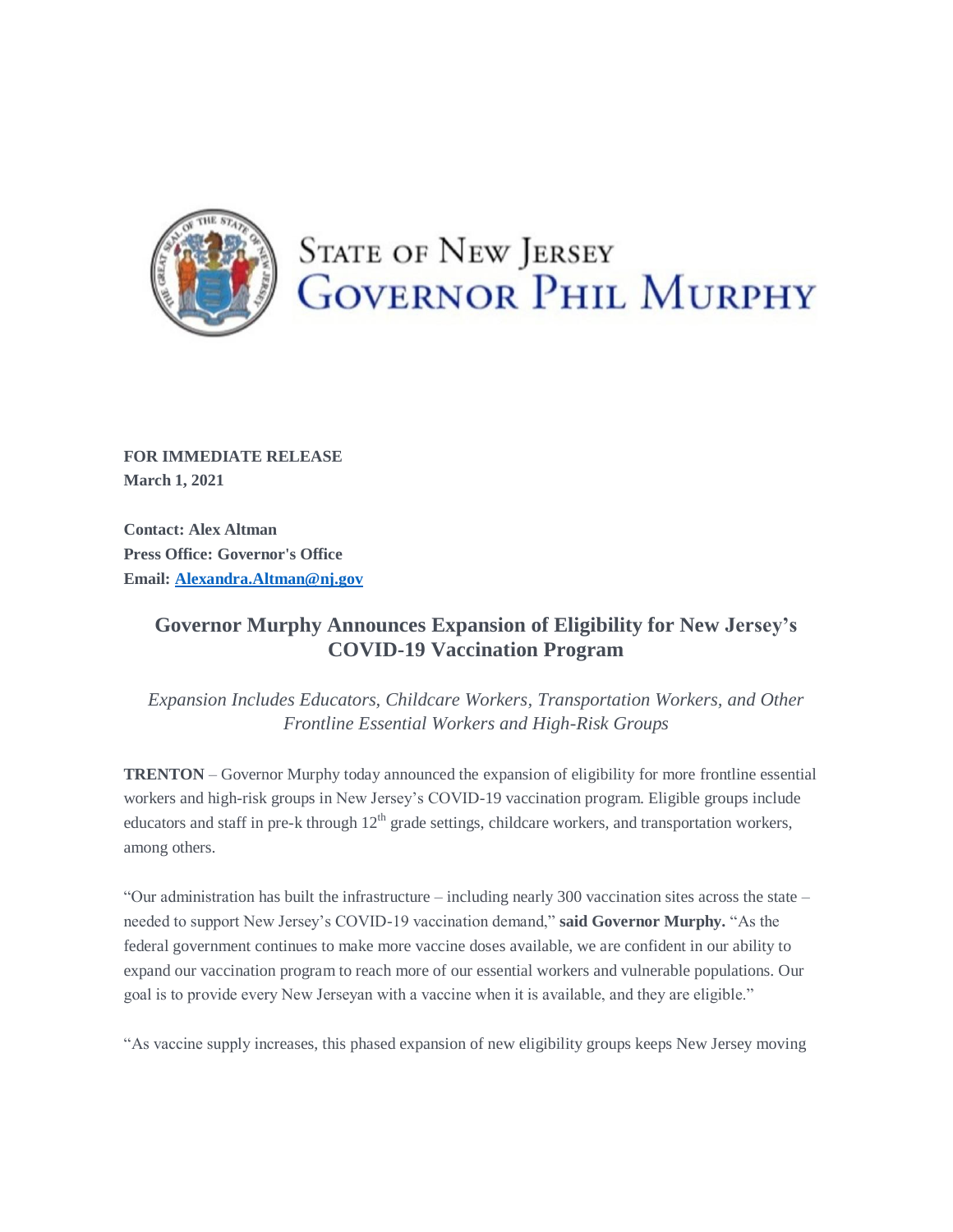forward toward our goal of vaccinating 70 percent of the eligible adult population," **said New Jersey Department of Health Commissioner Judith Persichilli.**

Beginning Monday, March 15, the following categories are eligible for vaccination:

- Educators, including support staff, in pre-K through  $12<sup>th</sup>$  grade settings;
- Childcare workers in licensed and registered settings;
- Public and local transportation workers, including bus, taxi, rideshare, and airport employees; NJ TRANSIT workers; and Motor Vehicle Commission staff;
- Public safety workers who are not sworn law enforcement or fire professionals, including probation officers and fire safety inspectors;
- Migrant farm workers;
- Members of tribal communities; and,
- Individuals experiencing homelessness and those living in shelters, including domestic violence shelters.

Additionally, beginning on Monday, March 29, frontline essential workers in the following categories are also eligible for vaccination:

- Food production, agriculture, and food distribution;
- Eldercare and support;
- Warehousing and logistics;
- Social services support staff;
- Elections personnel;
- Hospitality;
- Medical supply chain;
- Postal and shipping services;
- Clergy; and,
- Judicial system.

Additionally, the eligibility list will indicate that all individuals ages 16-64 with certain medical conditions, as [defined by the Centers for Disease Control and Prevention \(CDC\),](https://urldefense.com/v3/__https:/t.e2ma.net/click/jc33ae/j83xrcb/f9l9vn__;!!J30X0ZrnC1oQtbA!abO8V2wQoP2y2iKx2-jaj0G6S747J-7h-dbxOXnV3vSBhwHvhSTG4O2B6Y3Mco8VUklEkH9k$) that increase the risk or might increase the risk of severe illness from the virus, are eligible for the COVID-19 vaccination.

For more information about eligibility, statewide vaccination site locations, and to preregister for a vaccination, visit [https://covid19.nj.gov/vaccine](https://urldefense.com/v3/__https:/t.e2ma.net/click/jc33ae/j83xrcb/v1m9vn__;!!J30X0ZrnC1oQtbA!abO8V2wQoP2y2iKx2-jaj0G6S747J-7h-dbxOXnV3vSBhwHvhSTG4O2B6Y3Mco8VUtamu9QH$)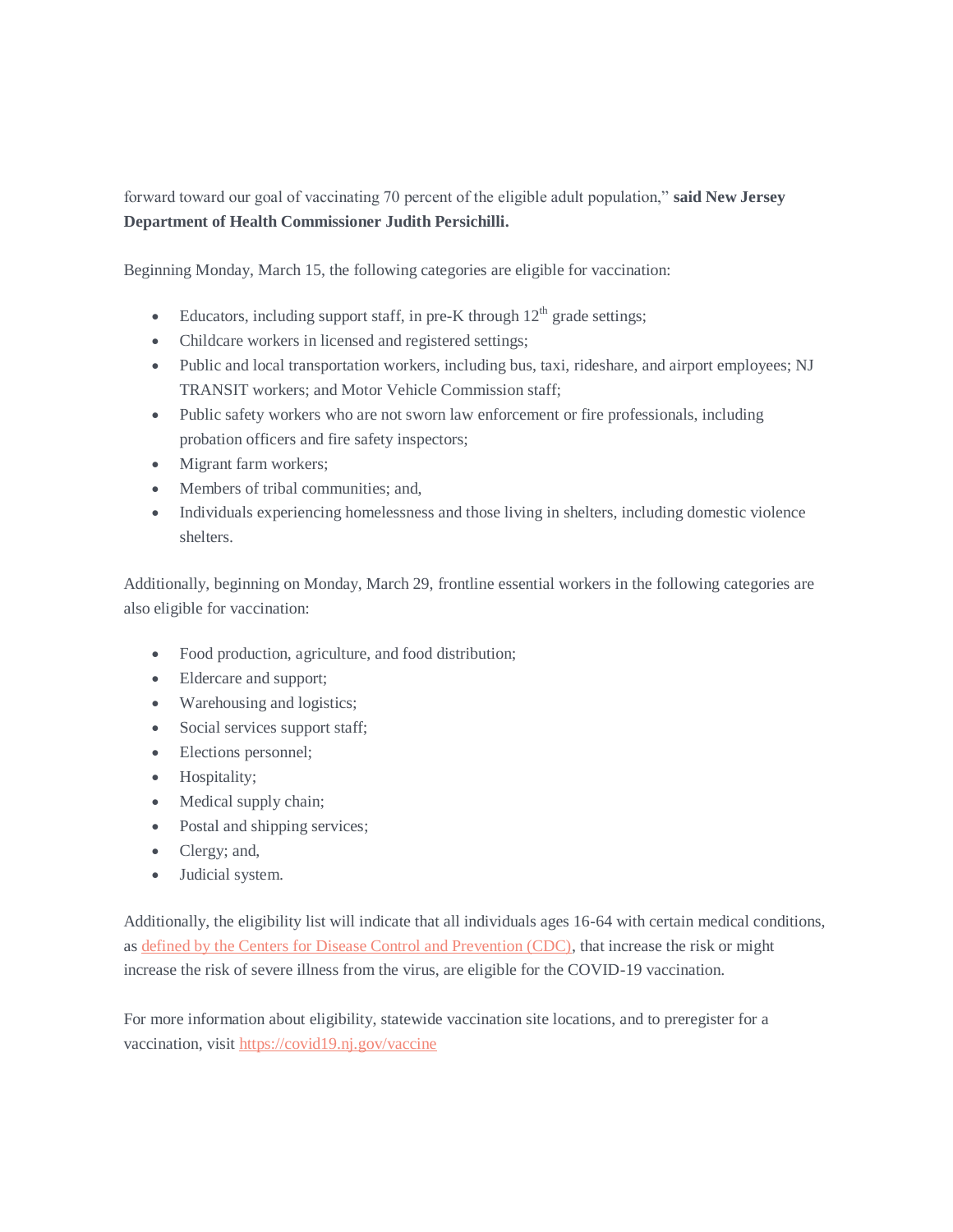For more information on CDC criteria for eligibility, please click [here.](https://urldefense.com/v3/__https:/t.e2ma.net/click/jc33ae/j83xrcb/bun9vn__;!!J30X0ZrnC1oQtbA!abO8V2wQoP2y2iKx2-jaj0G6S747J-7h-dbxOXnV3vSBhwHvhSTG4O2B6Y3Mco8VUp0sKW6n$)

"A healthy workforce is of critical importance for agriculture and the food industry supply chain," **said New Jersey Department of Agriculture Secretary Douglas H. Fisher.** "We appreciate that Governor Murphy has prioritized the vaccination of our essential farmworkers as we ramp up for New Jersey's growing season."

"We appreciate Governor Murphy for recognizing the importance of keeping safe New Jersey's front-line employees who are working in daily, face-to-face vital roles that protect and support our state's children and families," **said New Jersey Department of Children and Families Commissioner Christine Norbut**  Beyer. "For almost a full year now, childcare, child welfare and domestic violence shelter staff have remained in the field and on-the-ground, facing and overcoming their own pandemic fears, and loss, in service to others. Expanding distribution to these categories helps to ensure that they can continue their essential work, safely."

"Governor Murphy and I are committed to both reopening schools as soon as possible and making sure that our educators and students are safe. By expanding vaccination eligibility to educators, we advance both goals," **said New Jersey Department of Education Acting Commissioner Dr. Angelica Allen-McMillan.** "Schools are an integral part of our communities, and everyone in the school community needs to feel safe and secure as we work to safely reopen schools. The expansion of vaccine eligibility being announced today is another step to demonstrate our commitment to our school staff and students, and their families."

"New Jersey has made great strides in opening vaccination to more and more residents, and we are very pleased to be able to expand availability to vulnerable communities such as individuals experiencing homelessness and critical workers such as those caring for older residents, children and providing social services supports," **said New Jersey Department of Human Services Acting Commissioner Sarah Adelman.** "We cannot express enough thanks to frontline essential workers for their commitment throughout this entire public health crisis and look forward to more and more of them getting protection against this virus and to further protecting our most vulnerable residents."

"We are incredibly grateful that MVC workers will soon be eligible for COVID-19 vaccines," **said Motor Vehicle Commission Chief Administrator Sue Fulton.** "Our employees have been working hard to serve NJ's drivers, on the frontline, amidst the many challenges created by COVID-19's threat to public health and safety. We're thankful for Governor Murphy's leadership throughout the Public Health Emergency,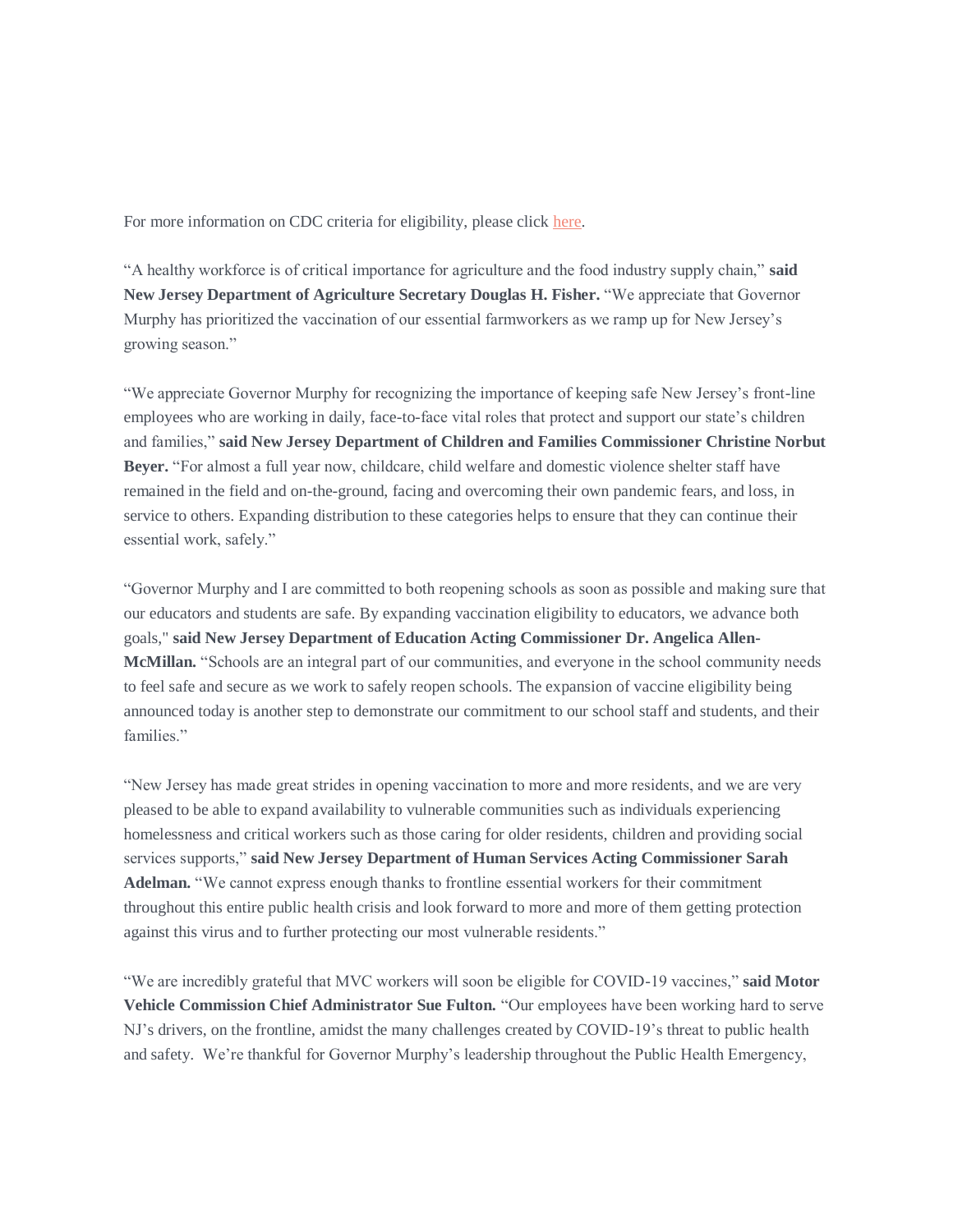and the MVC is proud to be part of NJ's push to get vaccines in the arms of essential workers in an effort to beat this virus."

"NJ TRANSIT is extremely grateful to Governor Murphy and his Administration for prioritizing our state's indispensable transit workers," **said Kevin S. Corbett, NJ TRANSIT President & CEO.** "Our dedicated frontline transit employees have been keeping our region moving, delivering service for essential workers and all those who depend on public transit, since the onset of this pandemic. The vaccine will add yet another layer of safety to the numerous measures we already have in place to provide the safest possible travel environment for our employees and customers."

"Gov. Murphy's announcement that he is adding educators to the vaccine priority list is an important step toward New Jersey's emergence from this pandemic," **said Marie Blistan, President, NJEA.** "With nearly 1.4 million students and over 200,000 adults, one out of every six New Jersey residents is connected directly to our public schools. Count the families they go home to and no institution in our state directly connects to more individuals than our public schools. The sooner educators are vaccinated, the sooner our entire state is safer. We call on the administration to immediately extend that access to employees in higher education who are equally as exposed and equally as critical to fully reopening our state for in-person instruction. At every level, New Jersey educators have worked tirelessly to educate our students and have advocated tirelessly to protect them and our communities throughout this pandemic by demanding high standards for health and safety. We stand ready to work with the Murphy administration, other elected leaders, school districts and colleges to ensure that our members can access the promised vaccinations quickly and efficiently."

"Governor Murphy's announcement today recognizing the value of all prekindergarten-to-12 educational and support staff is a good first step in reopening our schools," **said AFTNJ President Donna M. Chiera.**  "We welcome this news, and our educators look forward to having in-person instruction soon with their students. But let's remember that the vaccines are just one tool in reopening schools safely. They're not a substitute for regular testing, proper social distancing, thorough cleaning and appropriate ventilation. Vaccine availability must be aligned with these important mitigation strategies."

"Warehouse workers, often immigrants and people of color, have kept our communities safe and our economy running during the pandemic," **said Lorenza Garcia, Worker Organizer, Make the Road New Jersey.** "Too many have lost their lives to COVID-19. We thank Governor Murphy for extending vaccine eligibility to this critical population."

"Many thanks to Governor Murphy for prioritizing vaccinations for teachers and school personnel," **said**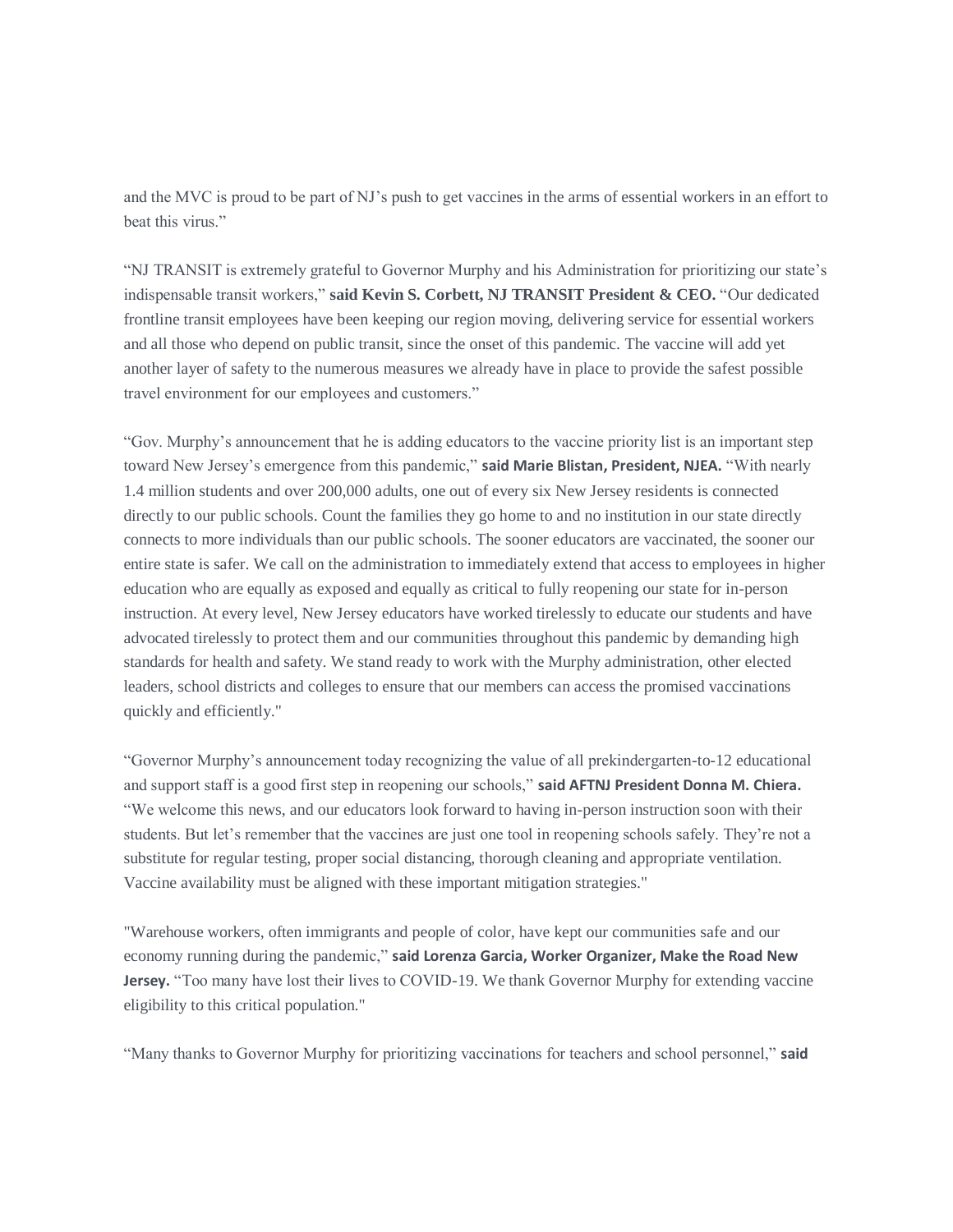**Betsy Ginsburg, Executive Director, Garden State Coalition of Schools.** "This moves us closer to the happy day when all our students can be back in our classrooms."

"Our members have been on the frontlines moving the people of NJ around the clock, seven days a week during this pandemic and having the means to get our folks vaccinated is of the highest priority," **said Ray Greaves, Vice President, ATU International.** "We appreciate the Governor for his steadfast commitment to seeing to it that our most vulnerable workforce gets the help they need to combat this virus that has already taken a huge toll on us."

"As our state reopens, it is critical to ensure our hospitality employees are a priority in the vaccination process," **said Marilou Halvorsen, President, NJ Restaurant & Hospitality Association.** "The hospitality industry is the state's largest private sector employer, employing over \$400,000 people and is critical to the state's economic recovery. I appreciate the Governor prioritizing the industry and protecting our employees so that they can return safely return to work while protecting the public. By vaccinating the employees of this important industry, public health will truly create economic health."

"We want to thank Governor Murphy for being steadfast and pushing our members to be eligible for COVID-19. We thank the Governor for knowing that we are the essential workers at the frontline of the pandemic," **said Jerome Johnson, President of SMART-TD Local 60.** "It is also great that the Governor realizes that we come across fellow employees and citizens of the state of NJ that are more susceptible to COVID-19. We have to work amongst each other. The vaccination is a great asset for all of our members at SMART TD Local 60.

"We commend Governor Murphy for prioritizing drivers for vaccine access," **said Dara Khosrowshahi, Chief Executive Officer, Uber.** "Over the last year, alongside others on the front lines, drivers have been a lifeline to their communities and an essential part of the infrastructure keeping our cities moving."

"Throughout the pandemic we have seen the disproportionate impact of coronavirus on people of color and those on the front lines of keeping our state going," **said Renee Koubiadis, Executive Director of the Anti-Poverty Network of New Jersey.** "We applaud the expansion of vaccine distribution to social services support staff and teachers who are critical to public health and safety. We also call for frontline warehouse, retail, and other essential workers to be prioritized to realize racial equity in our recovery."

"Expanding vaccine access to rideshare drivers is an important step in putting an end to this terrible pandemic, and we want to thank Gov. Murphy for his vision and leadership throughout this trying time," **said Doug Mehan, Senior Public Policy Manager, Lyft.** "Rideshare drivers play an essential role in